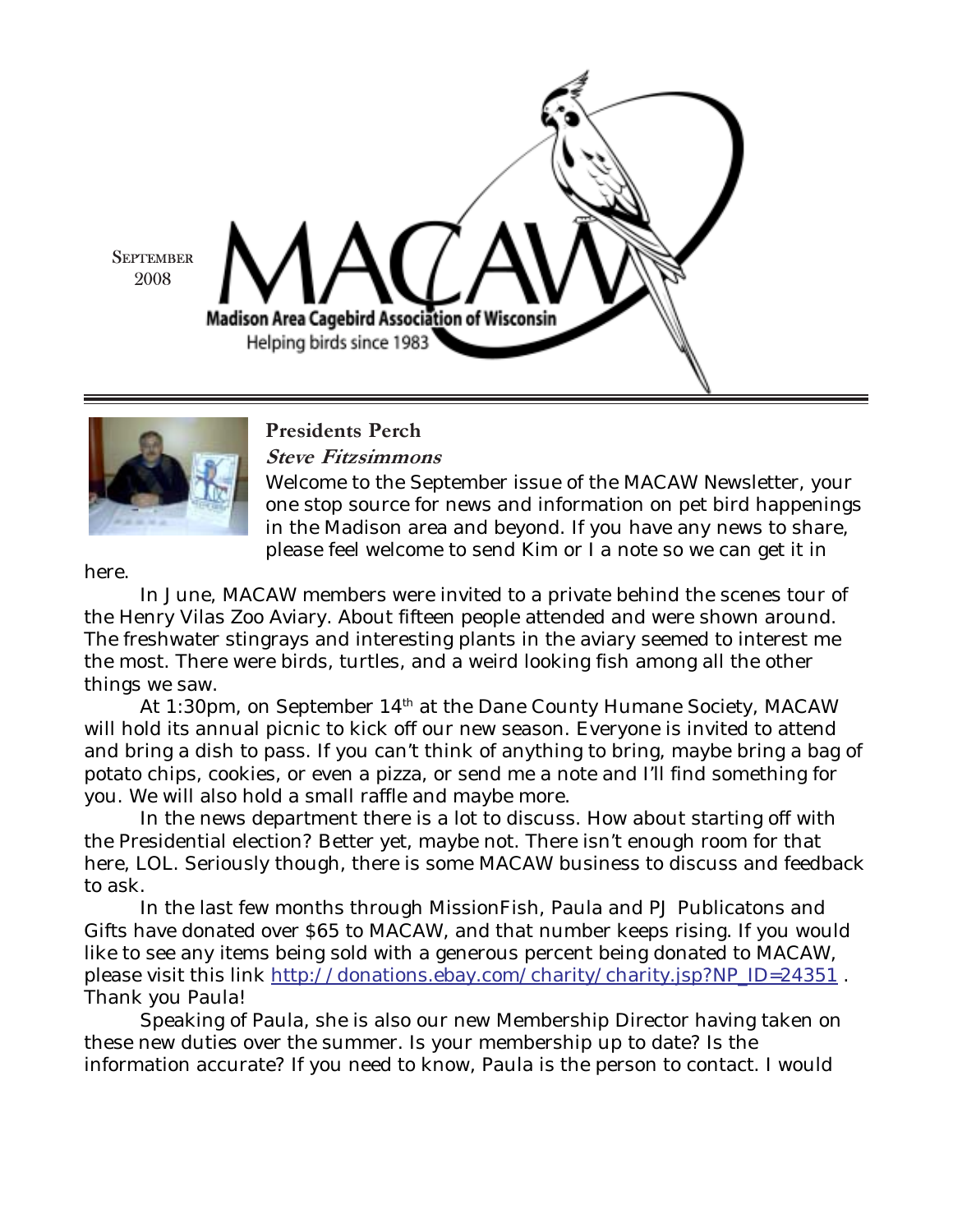like to thank Ruth for doing this job over the past few years as it is one of MACAW's most important and time consuming. Thank you Ruth and Paula!

Speaking of Ruth, she is planning our next big event, the May, 2009 MACAW Bird Fair. In past years, this event has drawn vast media attention, brought in new members and raised thousands of dollars to help various avian causes. As Ruth prepares for this huge event, she will need all the help she can get. Please consider helping her in this worthy event.

We have an opening for an Education Director. The main function of this job is to find and coordinate educational speakers and events for MACAW meetings. This is an important job, as we all know how important it is to stay informed on avian issues. Please send me a note if you are interested.

On the weekend of September  $13<sup>th</sup>$  and  $14<sup>th</sup>$ , Animart will host Pet Fest. They will have a petting zoo, hold contests and give away prizes, oh, and MACAW will be there to talk about birds too. To learn more http://www.animart.com/ pages.php?pageid=13 .

How would you like a shirt with the new MACAW logo on it, or how about a new clock? We have them at Café Press http://www.cafepress.com/macaw.

Paula and I and MACAW are mentioned in a new 300 page book titled "Of Parrots and People". The book is about our beloved birds and what's happening with them and the industry, and part of one page is about our bird club and how we try and make a difference.

Speaking of making a difference, for twenty-five years, the Madison Area Cagebird Association of Wisconsin has worked to help many of us by offering advice, friends with common interests, and support. It has raised money to help various avian rescues, our own humane society, zoos, future avian vets in our universities, and in avian research. When legislation is proposed that affects birds in pet stores, MACAW is on the front line speaking up on their behalf. When psittacosis closed over 700 Pet Smart stores, MACAW first brought psittacosis to the media's and to the people of Madison's attention. When complaints constantly came in about a local pet store that had poorly treated their birds, MACAW led the fight to City Hall to demand action, resulting in improved conditions for the birds. When you think of avian flu, west nile or psittacosis, you know the dangers to our birds first hand, because MACAW invited speakers to discuss these topics at past meetings. Finally, every January 5<sup>th</sup> MACAW joins with other organizations around the world in declaring "Bird Day" in Madison. Here we work to educate people about avian issues,



**SWEETIE'S BITES**

**DO YOU HAVE A QUES-TION FOR SWEETIE'S BITES. EMAIL KIMBERLEY AT AKASHA3691@AOL.COM** something we do of course much more than one day a year. I hope your membership and support in MACAW makes you feel proud, because this bird club does make a positive difference in the lives of so many birds. I only touched on some of what we do, and there is so much more.

To continue to make these differences we need your continued support, we need to have fundraisers, and we need volunteers. Our current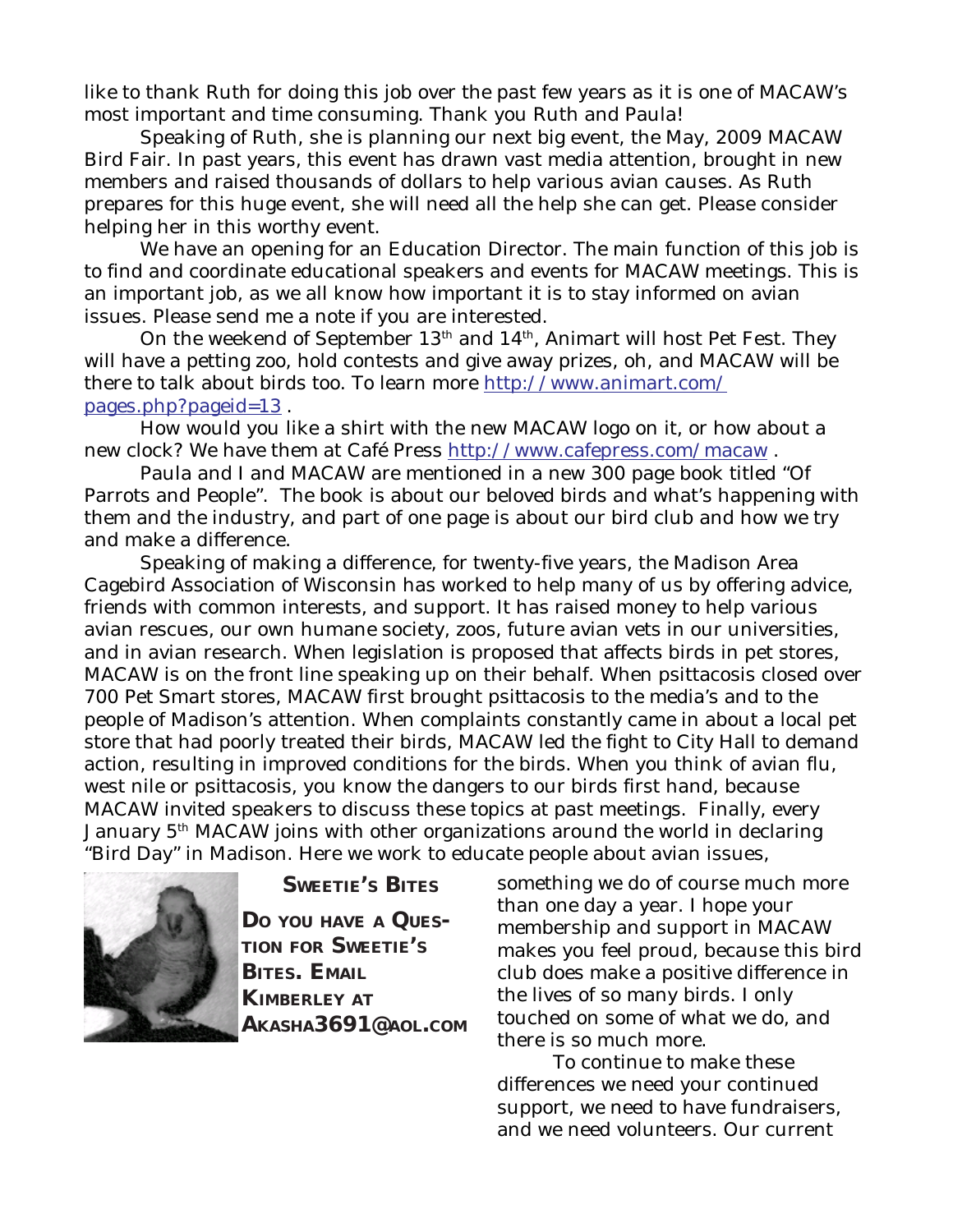volunteer base is small and tired, and **Birdy Mart** in dire need of a helping hand. If you would like to be a more active part in our success, please let me know so that I can invite you when events come up and volunteers are needed. Don't expect the need for volunteers to be filled, as 99.99% of the time I ask for help, no one replies. Can you spare one hour a month?

Would you like to write an article for our newsletter? Here's a fun way to share your knowledge and add content to our newsletter. What do you think of our newsletter? Is there anything you would like to see more of? Is there anything you can do to help?

Thank you for visiting with MACAW today. As always, my door is always open to your ideas and suggestions. And now, back to the election, LOL.

### Best wishes,

**Steve** 



# Do you want to advertise your business in the M.A.C.A.W. newsletter?

Business Card size ads are \$2.50 for members and \$5.00 for nonmembers. Inserts are \$20.00 plus you must provide the printed flyers to insert.

MOVING ....Cages for sale.... call Carol 920-626-1209 plus breeder turqouise parrotlets, not blue these are actually turqouise pied. 2 pair left.

## **MACAW MEMBERSHIP FORM**

Just \$20.00 for a one year family membership!

| Name |  |
|------|--|
|      |  |
|      |  |
|      |  |
|      |  |
|      |  |
|      |  |
|      |  |

oPet Owner o BreederoSupplier of Bird Related **Products** 

\_\_\_\_\_\_\_\_\_\_\_\_\_\_\_\_\_\_\_\_\_\_\_\_\_\_\_\_\_\_\_\_\_\_\_\_\_

oYes, want to help with club activities and/or events

oNew Membershipo Renewal o

Please make checks payable to MACAW and mail to Paula Fitzsimmons, MACAW Membership Director, 5209 Odana Road, Madison, WI 53711

## MEMBER DISCOUNTS

- MadCat Pet Supplies offers MACAW members 10% off everything avian related including food.
- Animart and Mounds offer MACAW members 10% off everything except food (show MACAW membership card).
- Paula of PJ Publications offers MACAW members 15% off of their entire purchase.